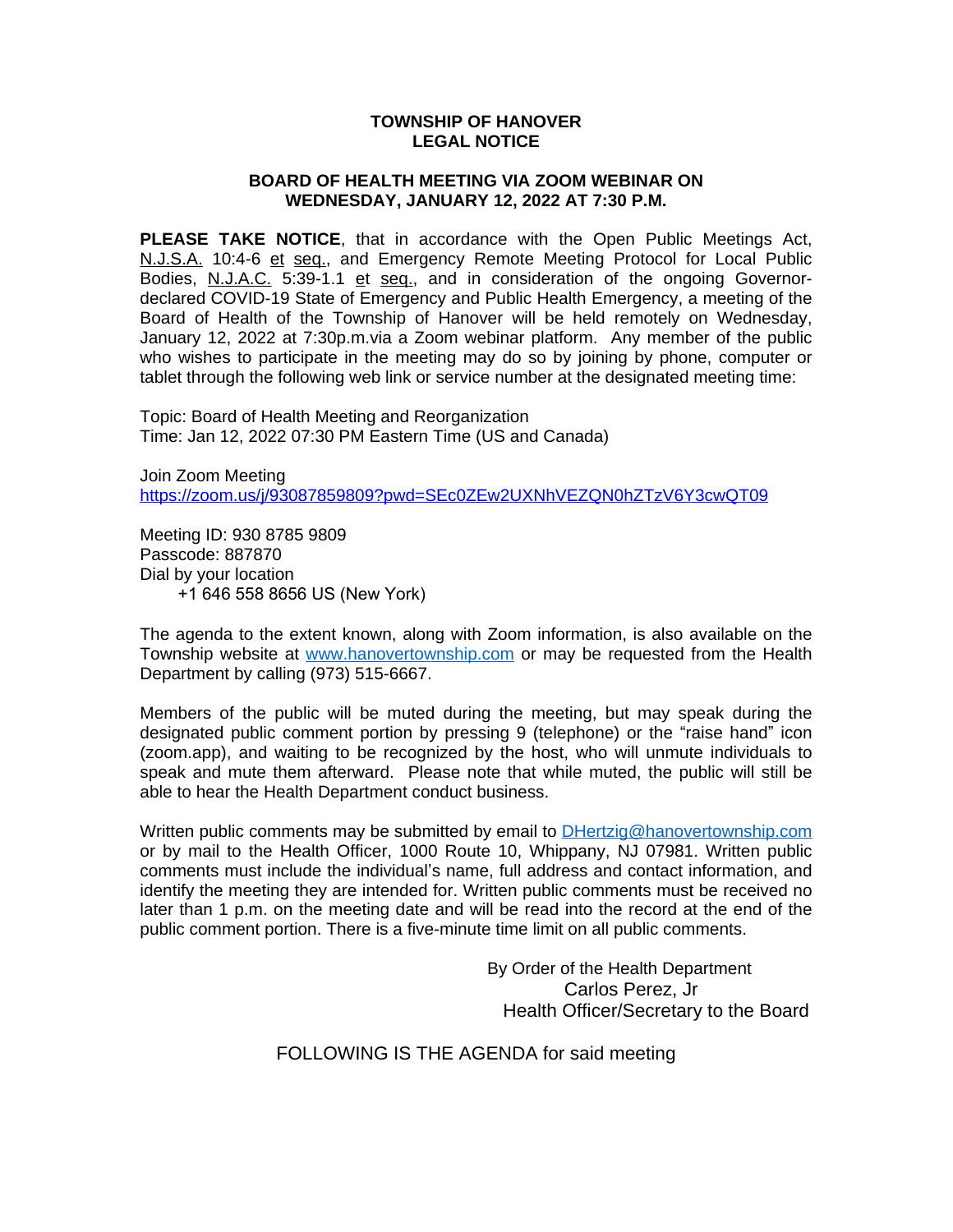

# BOARD OF HEALTH

## NOTICE OF REORGANIZATION/REGULAR MEETING AND DECEMBER MEETING FOR JANUARY 12, 2022

# AGENDA

NOTICE IS HEREBY GIVEN that the Reorganization/Regular Meeting and December meeting of the Board of Health, Township of Hanover, will be held on Wednesday, January 12, 2022 via ZOOM

Replacement of December, 2021 meeting:

Statement by the Presiding Officer Approval of Minutes from November 10, 2021 Approval of Revised Minutes from October 13, 2021 Approval of Health Department Reports for November Approval of Vital Statistics Report New Business:

- Resolution 4-2021 A Resolution of the Board of Health of the Township of Hanover revoking the electronic smoking device establishment license for Smokey Bear Smoke Shop
- Budget Worksheet 2022 Approval of Salaries Approval of Licenses Open to the Public Adjournment

Reorganization Meeting:

- Nomination of President
- Nomination of Vice President
- Resolutions
	- Appointment of Registered Environmental Health Specialist
	- Appointment of Public Health Nurse Supervisor
	- Meeting Dates for 2022
	- Official Newspapers
	- Open Public Meeting Act
	- Adjournment

Regular Meeting for January……………Immediately following Reorganization Meeting

Statement by the Presiding Officer Approval of Health Department Reports for December